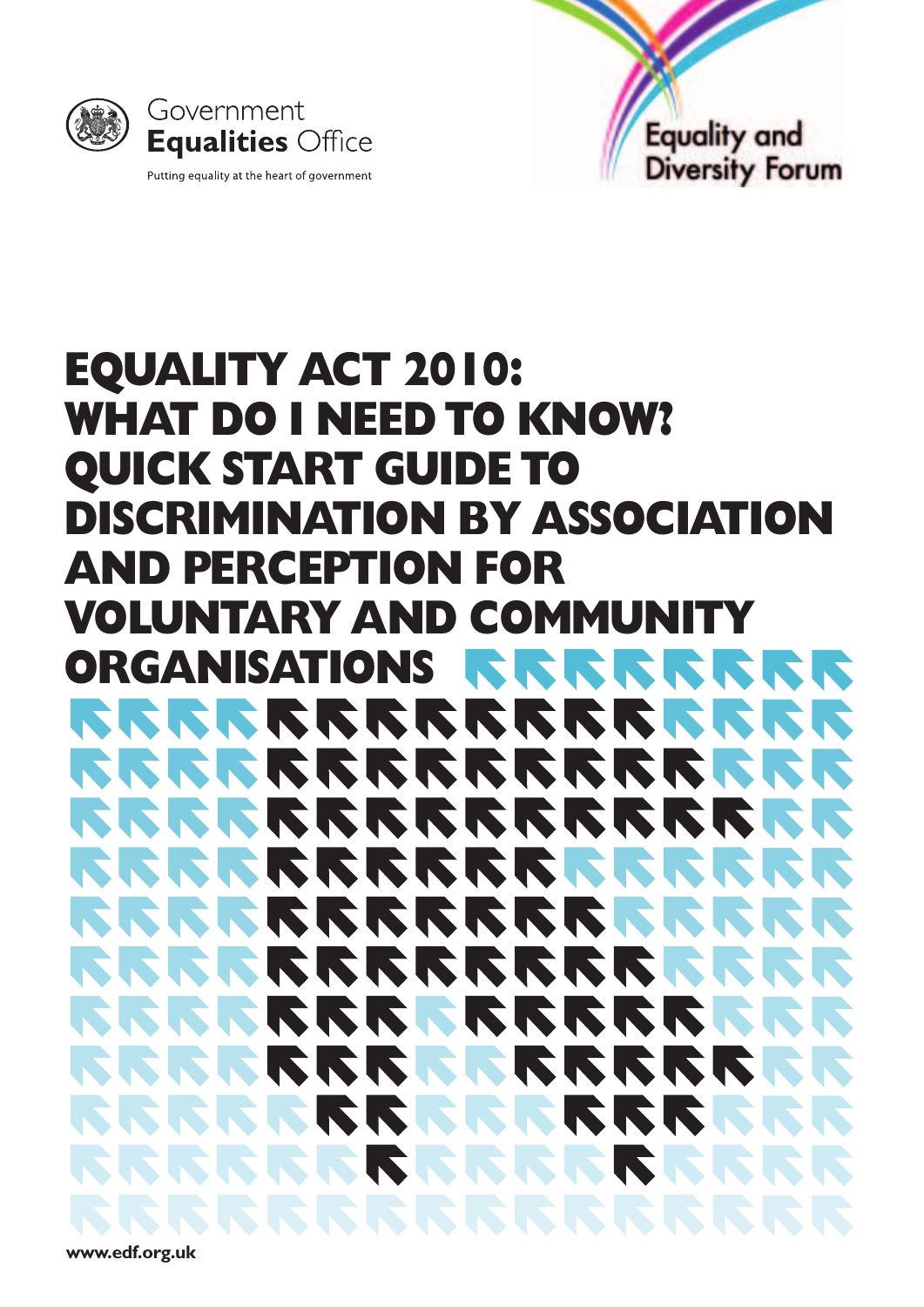# **RRRRRRRRRRRRR** RRRRRRRRRRRRR RRRRRRRRRRRRR

## **Foreword**

The Equality Act 2010 replaces the existing antidiscrimination laws with a single Act. It simplifies the law, removing inconsistencies and making it easier for people to understand and comply with. It also strengthens the law in important ways to help tackle discrimination and inequality.

This quick start guide tells you how the Equality Act 2010 changes what you have to do in order to prevent and address direct discrimination by association and perception when you provide goods, facilities or services to the public. These parts of the Act will come into effect on 1 October 2010.

## **Introduction**

The Equality Act 2010 brings together, harmonises and in some respects extends existing equality law. It aims to make the law more consistent, clearer and easier to follow in order to make society fairer. As a provider of goods, facilities or services in the voluntary and community sector your responsibilities remain largely the same, but there are some differences that you need to be aware of.

There are other guides that give useful information about the changes to the law. A summary guide for the voluntary and community sector gives an overview of the changes that affect you as a service provider. Other guides are available for employers, business and individuals. The guide for employers helps the voluntary and community sector with employment issues.

This series of guides covers key changes that are coming into effect on 1 October 2010. The Equality Act also includes other provisions, including the new concept of dual discrimination, an extended public sector Equality Duty and a prohibition on age discrimination in services and public functions.The Government is looking at how the rest of the Act can be implemented in the best way for business, and will make an announcement in due course.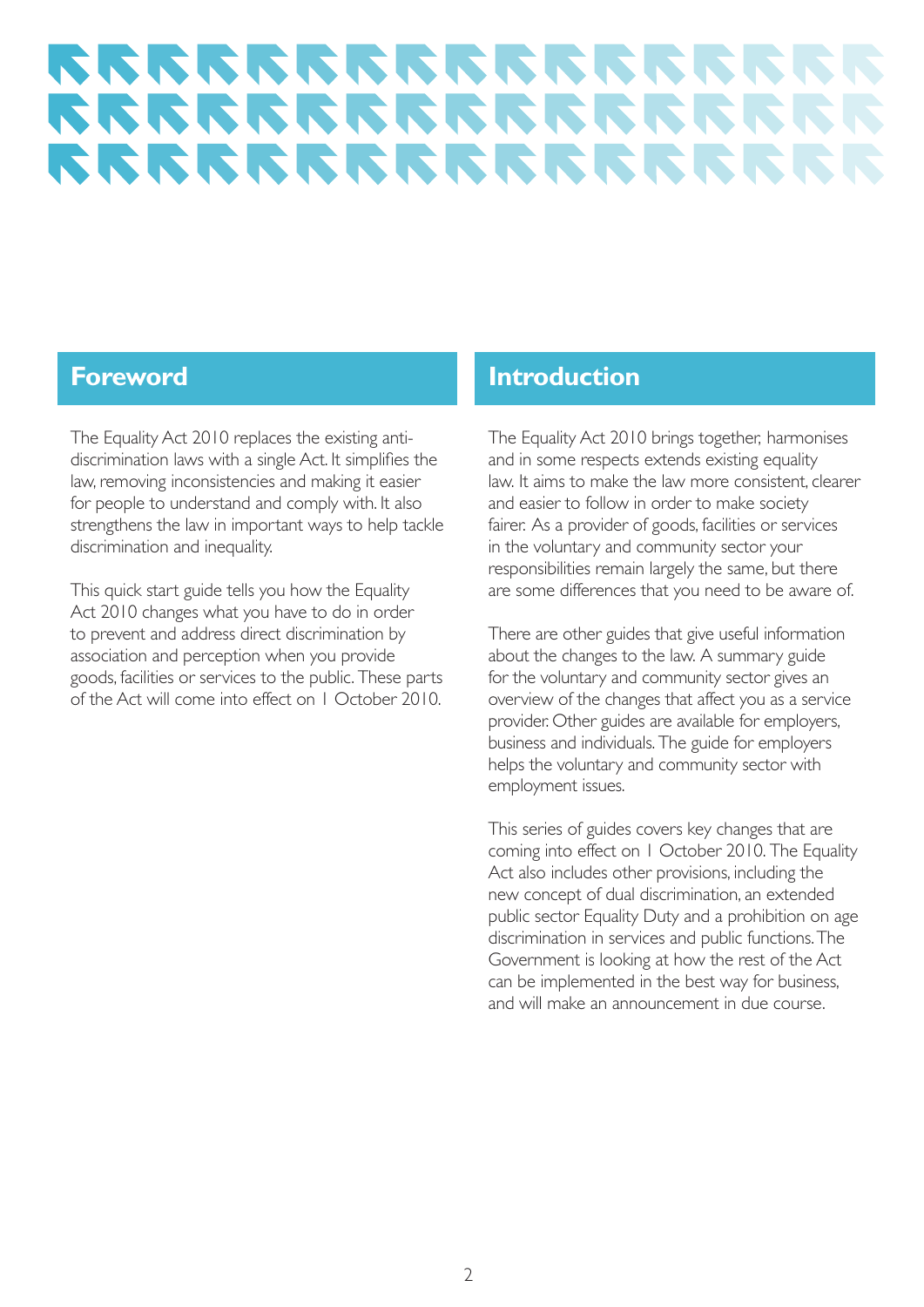# **RRRRRRRRRRRRR** RRRRRRRRRRRRR RRRRRRRRRRRRRR

## **Who has responsibilities?**

The Act applies to all organisations that provide a service to the public, or to a section of the public. It also applies to anyone who sells goods or provides facilities. For example, it covers voluntary and community organisations that provide information and advice, internet services or day care, and those running residential care homes and leisure centre facilities. It applies to all services, whether or not a charge is made for them. It also applies to clubs and other associations with 25 or more members whose membership is controlled by rules and involves a process of selection.

For further information see the voluntary and community sector associations quick start guide.

## **Who is protected?**

The Act protects people who have a 'protected characteristic' (these used to be called 'grounds'). The protected characteristics are:

- **•** disability
- **•** gender reassignment
- **•** race (this includes ethnic or national origins, colour and nationality)
- **•** religion or belief
- **•** sex, and
- **•** sexual orientation.

# **Direct discrimination**

Direct discrimination occurs when a person is treated less favourably than another person because of a protected characteristic.

### **Example**

Kelly has a severe facial disfigurement. She wishes to attend a day care centre but is told by the manager that she cannot because she will make others feel uncomfortable. This is direct discrimination because of disability.

#### What has changed?

The scope of protection against direct discrimination has been extended by the Equality Act 2010. The definition of direct discrimination is now the same for all the protected characteristics discussed in this quick start guide.

Protection from direct discrimination in services is new for disability. For more information about this, see the disability quick start guide.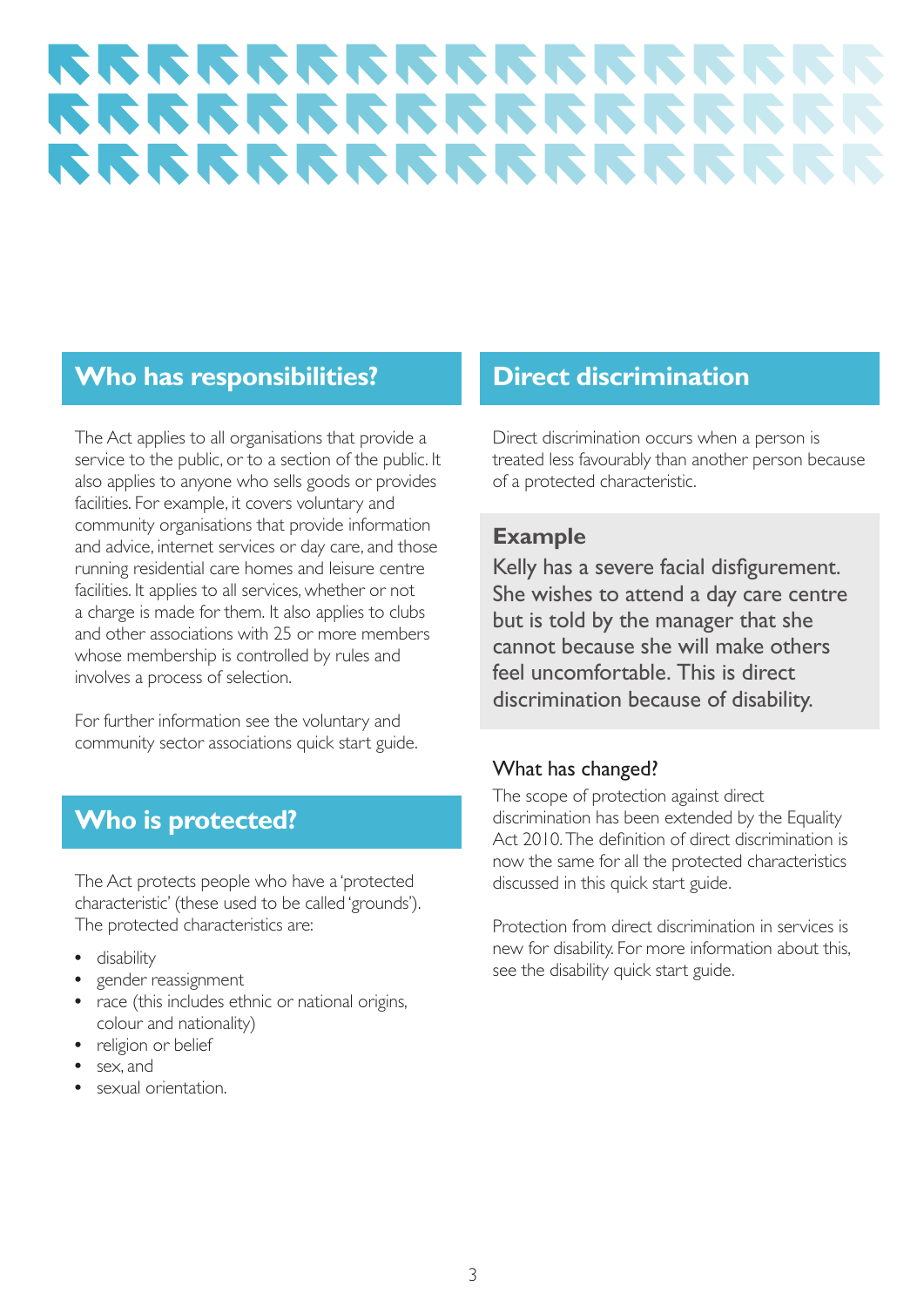# **RRRRRRRRRRRRRR** RRRRRRRRRRRRRR RRRRRRRRRRRRRRR

## **Association and perception**

Direct discrimination can also take place because of a protected characteristic that a person does not personally have. For example, a person can be discriminated against because of their association with a person who has a protected characteristic, or because they are wrongly perceived to have one, or are treated as if they do.

#### Discrimination by association

Discrimination by association occurs when a person is treated less favourably because they are linked or associated with a protected characteristic.The person does not have the protected characteristic but they are treated less favourably than others because of a protected characteristic of a friend, spouse, partner, parent or another person with whom they are associated.

### **Example**

Sonali is refused a place at her local playgroup because the management committee knows that her younger brother has cerebral palsy. They operate a policy of automatically offering places to siblings and they are concerned that looking after her brother would take too much time. This is direct discrimination against Sonali because of her association with her brother.

#### Discrimination by perception

Discrimination by perception happens when a person is discriminated against because they are thought to have a particular protected characteristic when in fact they do not. If you discriminate against people because you think they are transsexual or gay, for example, then they will be protected even if they do not have these protected characteristics.

### **Example**

A volunteer for a charity that runs a bring-and-buy sale in the local community hall tells Sanjeev, who is Sikh, that they don't serve Muslims because of concerns about Islamic extremists. Sanjeev explains that he is not Muslim, but the volunteer does not believe him and still refuses to serve him.This would be direct discrimination because of his perceived religion even though Sanjeev is not Muslim.

Direct discrimination could also occur when you treat someone less favourably because of a protected characteristic even if you know that they do not have that protected characteristic.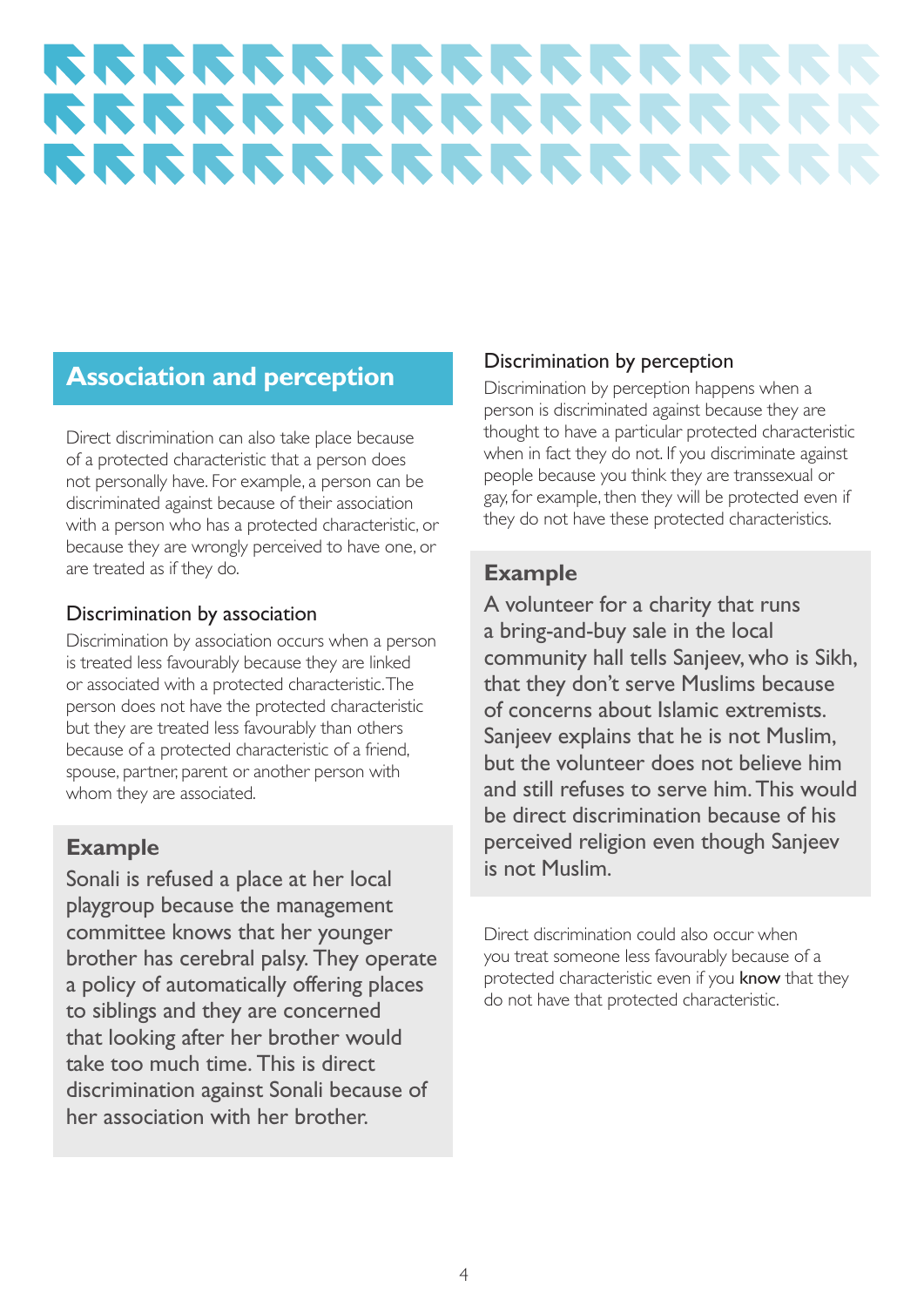# **RRRRRRRRRRRRRR**I RRRRRRRRRRRRRRR RRRRRRRRRRRRRRR

## **Example**

Steve, who drinks in his local bar, is constantly subjected to homophobic abuse by Alan, who works behind the bar. Steve is not gay and has told Alan this, but Alan continues to abuse Steve. This is direct discrimination because of sexual orientation even though Steve is not gay.

### What has changed?

Previously, protection extending beyond a person's own protected characteristic – such as protection from discrimination because of association and perception – applied only to race, religion or belief, sexual orientation and, in the case of disability, to association in relation to discrimination in the field of work. Now it applies to sex, disability and gender reassignment as well.

### What do you need to do now?

Voluntary and community organisations that already have good equality procedures in place will not need to take much further action. However, you are advised to:

- **•** inform your staff and management committee of the new provisions
- **•** review your equality policies and make sure that they cover all relevant protected characteristics and include references to discrimination by association and perception
- **•** ensure that your equality policies make it clear that making decisions about people based on stereotypes can be discrimination too, and
- **•** consider whether your staff need any further training.

You may also wish to consider whether there are any groups of people that are not as wellrepresented among your service users as they should be, and if so, whether there are any steps you could take to encourage them to use your organisation more.